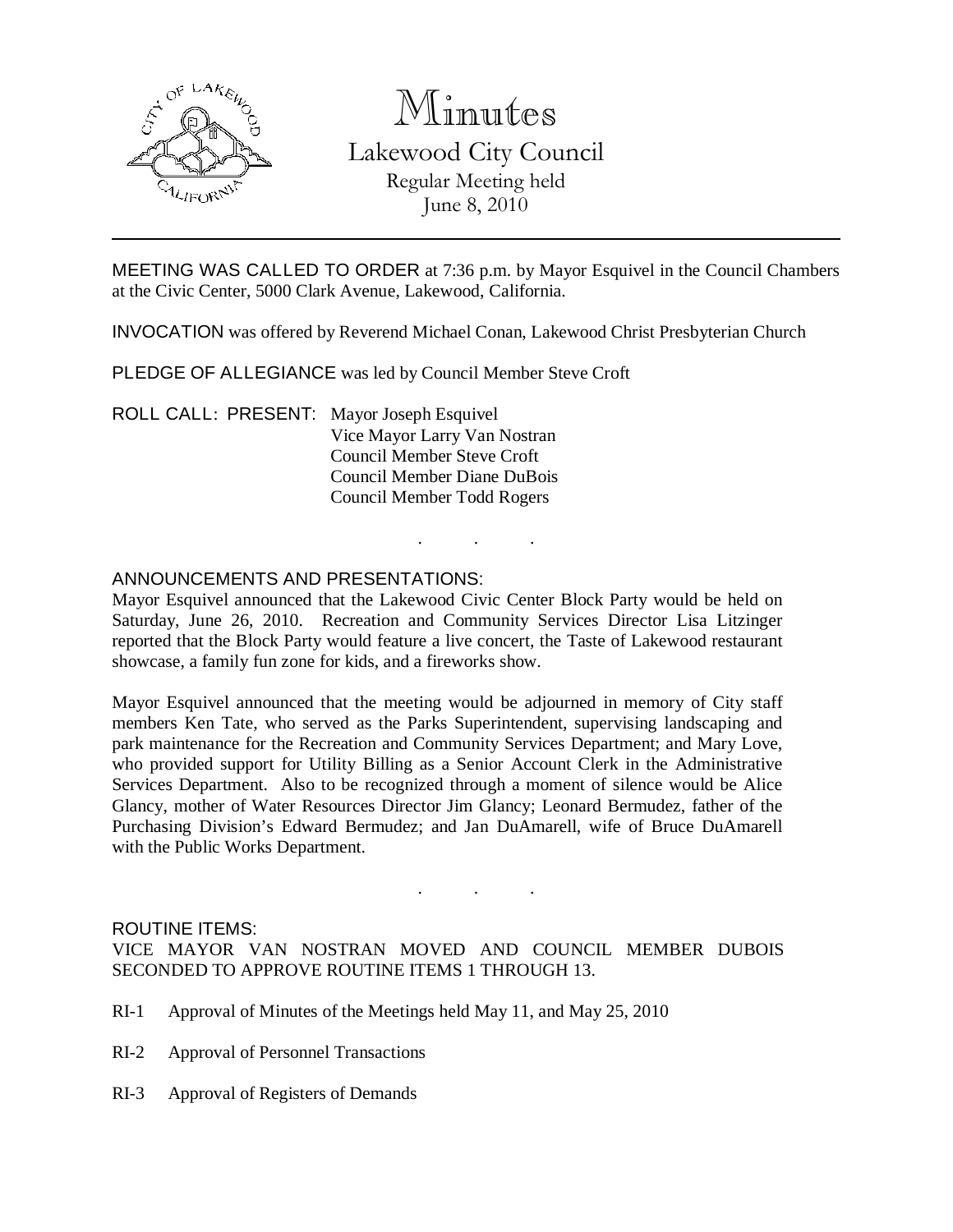ROUTINE ITEMS: Continued

- RI-4 Approval of Meeting Reports and Authorizations Pursuant to AB 1234
- RI-5 Directing Biennial Review of Conflict of Interest Codes
- RI-6 RESOLUTION NO. 2010-18; A RESOLUTION OF THE CITY COUNCIL OF THE CITY OF LAKEWOOD ESTABLISHING A PHYSICALLY HANDICAPPED PERSONS DESIGNATED PARKING SPACE ON THE WEST SIDE OF AMOS AVENUE WITHIN THE CITY OF LAKEWOOD

RESOLUTION NO. 2010-19; A RESOLUTION OF THE CITY COUNCIL OF THE CITY OF LAKEWOOD ESTABLISHING A PHYSICALLY HANDICAPPED PERSONS DESIGNATED PARKING SPACE ON THE NORTH SIDE OF 214TH STREET WITHIN THE CITY OF LAKEWOOD

RESOLUTION NO. 2010-20; A RESOLUTION OF THE CITY COUNCIL OF THE CITY OF LAKEWOOD ESTABLISHING A PHYSICALLY HANDICAPPED PERSONS DESIGNATED PARKING SPACE ON THE EAST SIDE OF NECTAR AVENUE WITHIN THE CITY OF LAKEWOOD

- RI-7 Acceptance of Notice of Completion for Public Works Project No. 08-05, Well 27 Treatment Plant, SoCal Pacific Construction Corporation
- RI-8 Approval of Monthly Report of Investment Transactions
- RI-9 Approval of Sole Source Purchase of Athletic Field and Courts Lighting Equipment Replacement
- RI-10 Approval of Purchase of Desktop Computers
- RI-11 RESOLUTION NO. 2010-21; A RESOLUTION OF THE CITY COUNCIL OF THE CITY OF LAKEWOOD TO TAX DEFER MEMBER PAID CONTRIBUTIONS
- RI-12 Approval of Modification of the Decision of the Tax Administrator Pertaining to the Trade Winds Hotel
- RI-13 Approval of Street Closures for Block Parties for July 4th.

UPON ROLL CALL VOTE, THE MOTION WAS APPROVED:

AYES: COUNCIL MEMBERS: Van Nostran, DuBois, Croft, Rogers and Esquivel NAYS: COUNCIL MEMBERS: None

. . .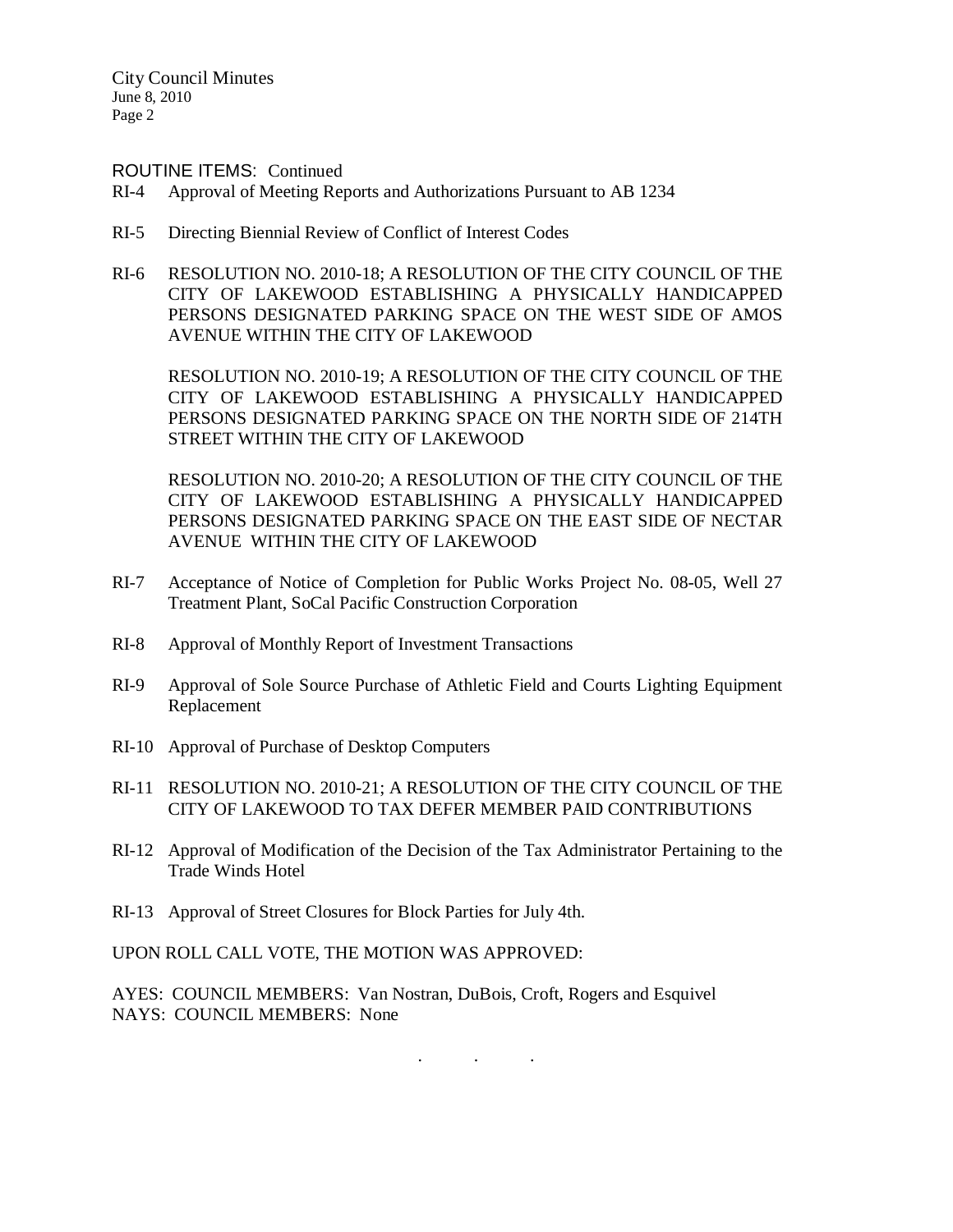# 1.1 • L.A. COUNTY FEE SCHEDULE FOR BUILDING, PLUMBING, ELECTRICAL, MECHANICAL, GRADING, GEOTECHNICAL AND MATERIAL ENGINEERING FEES

Community Development Director Sonia Southwell gave a report based on the memo in the agenda and stated that since current building-related fees for Lakewood were approximately twenty percent below the charges from the County of Los Angeles to provide the services, staff was recommending the fees be aligned with the fee structure used by the L. A. County Department of Public Works. She noted that if approved, the new fee schedule would go into effect 60 days after adoption. It was the recommendation of staff that the City Council adopt the proposed resolution incorporating by reference the Los Angeles County Department of Public Works fee schedule for building, plumbing, electrical, mechanical, grading geotechnical and material engineering fees.

RESOLUTION NO. 2010-22; A RESOLUTION OF THE CITY COUNCIL OF THE CITY OF LAKEWOOD ADOPTING THE LOS ANGELES COUNTY DEPARTMENT OF PUBLIC WORKS BUILDING AND SAFETY FEE SCHEDULES FOR BUILDING, PLUMBING, ELECTRICAL, MECHANICAL, GRADING, GEOTECHNICAL AND MATERIAL ENGINEERING FEES

Responding to a question from Council Member DuBois, Ms. Southwell stated that this action would bring the fees charged in line with the cost to provide the service, meaning the service would no longer operate at a deficit and would not need to be subsidized.

Council Member Rogers noted that building-related services had been kept low for a long time, and that changing the fees was not a profit-making effort, but rather that the City could no longer afford to subsidize the services. Ms. Southwell stated that the County performed a fee-cost analysis to ensure that their fee schedule accurately represented the actual cost to provide the services.

Mayor Esquivel opened the public hearing at 7:48 p.m. and called for anyone in the audience wishing to address the City Council on this matter. There was no response.

COUNCIL MEMBER CROFT MOVED AND COUNCIL MEMBER DUBOIS SECONDED TO ADOPT RESOLUTION 2010-22. UPON ROLL CALL VOTE, THE MOTION WAS APPROVED:

AYES: COUNCIL MEMBERS: Van Nostran, DuBois, Croft, Rogers and Esquivel NAYS: COUNCIL MEMBERS: None

# 1.2 • ADMINISTRATIVE FEE SCHEDULE

Administrative Services Director Diane Perkin gave a report based on the memo in the agenda and stated Revenue Cost Specialists had performed a cost allocation and cost of services study to ensure that the City was accounting for the true cost of providing various services. As a result of the study, a number of new and increased administrative fees, primarily water related, were proposed as reasonable and necessary reimbursements for the

. . .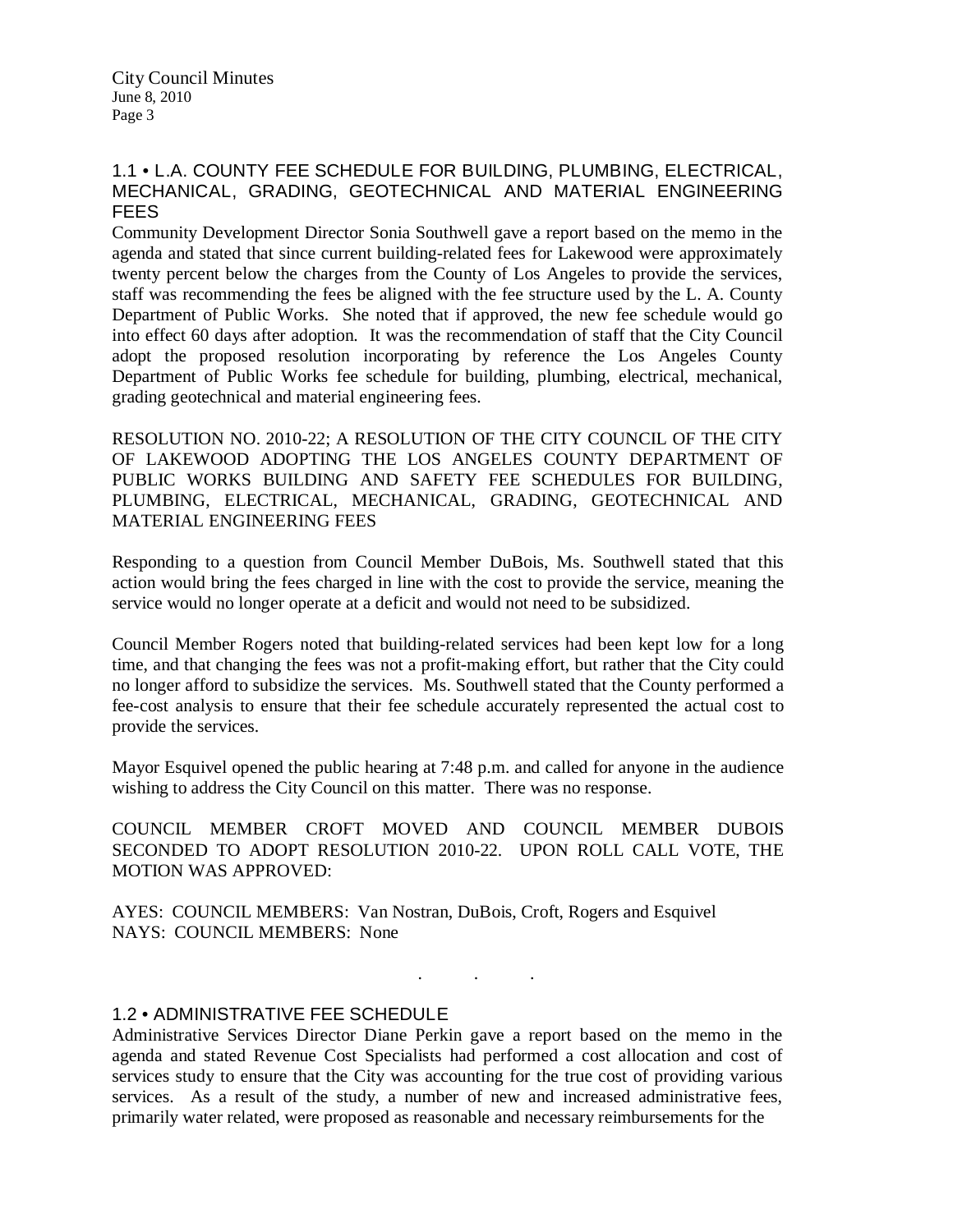# 1.2 • ADMINISTRATIVE FEE SCHEDULE - Continued

cost of providing certain services. It was the recommendation of staff that the City Council adopt the proposed resolution to establish and/or increase administrative fees to cover the cost of providing the services.

RESOLUTION NO. 2010-23; A RESOLUTION OF THE CITY COUNCIL OF THE CITY OF LAKEWOOD ESTABLISHING ADMINISTRATIVE FEES FOR SERVICES RELATING TO WATER TESTING AND HYDRANT RENTAL, FILM PERMITS, AMPLIFIED SOUND PERMITS, AND INITIATIVE PROCESSING FEE; AND INCREASING ADMINISTRATIVE FEES FOR SERVICES RELATING TO WATER TESTING, HYDRANT RENTAL AND BILLING, AND DOCUMENT CERTIFICATION

Council Member Croft clarified with Ms. Perkin that the proposed fees were based on an independent study that looked at actual costs to provide services.

Ms. Perkin confirmed for Council Member Rogers that most of the water-related fees would only impact commercial and industrial customers.

Mayor Esquivel opened the public hearing at 7:52 p.m. and called for anyone in the audience wishing to address the City Council on this matter. There was no response.

VICE MAYOR VAN NOSTRAN MOVED AND COUNCIL MEMBER DUBOIS SECONDED TO ADOPT RESOLUTION NO. 2010-23. UPON ROLL CALL VOTE, THE MOTION WAS APPROVED:

AYES: COUNCIL MEMBERS: Van Nostran, DuBois, Croft, Rogers and Esquivel NAYS: COUNCIL MEMBERS: None

1.3 • AWARD OF BID FOR PUBLIC WORKS PROJECT NO. 08-1, ARBOR WATER YARD PAVEMENT REHAB

. . .

Public Works Director Lisa Rapp made a presentation based on her memo in the agenda and reported that ten bids had been received for the Arbor Water Yard Pavement Rehab project. The proposed project would provide for the removal and replacement of pavement at the Arbor Water Yard, as well as the re-grading of unpaved areas and construction of lateral concrete gutters to improve site drainage. It was the recommendation of staff that the City Council adopt the plans, specifications and working details for the project; award a contract to the low bidder, United Paving Company in the amount of \$223,241; and authorize staff to approve a cumulative total of change orders, not to exceed \$50,000.

Mayor Esquivel opened the public hearing at 7:54 p.m. and called for anyone in the audience wishing to address the City Council on this matter. There was no response.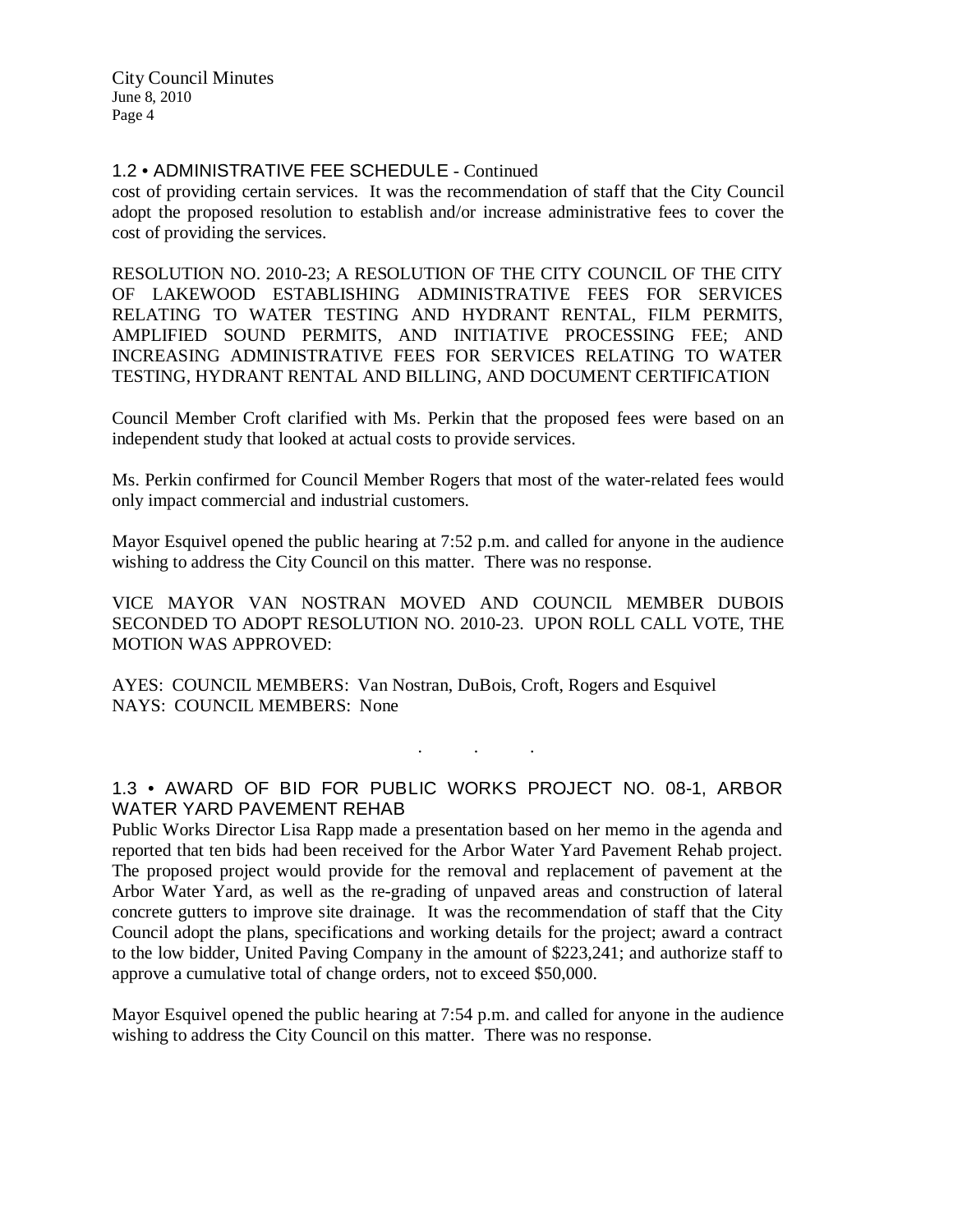1.3 • AWARD OF BID FOR PUBLIC WORKS PROJECT NO. 08-1, ARBOR WATER YARD PAVEMENT REHAB - Continued COUNCIL MEMBER ROGERS MOVED AND COUNCIL MEMBER CROFT SECONDED TO APPROVE STAFF'S RECOMMENDATIONS. UPON ROLL CALL VOTE, THE MOTION WAS APPROVED:

. . .

AYES: COUNCIL MEMBERS: Van Nostran, DuBois, Croft, Rogers and Esquivel NAYS: COUNCIL MEMBERS: None

# 3.1 • PURCHASE AND INSTALLATION OF MOTOROLA DIGITAL RADIOS

The Director of Public Works displayed slides and gave a presentation based on the memo in the agenda. She stated that the City was required by the Federal Communications Commission to convert its two-way radio licenses from wide-band to a narrow-band frequency no later than January, 2011. She noted that since the current radios were not narrow-band compatible and that a digital system was proposed. She reviewed the advantages of a digital system, including increased clarity and coverage, GPS tracking, caller ID, text capability and multi-channel capability. She pointed out that the multi-channel capability would allow the incorporation of the DASH vehicles, eliminating the need for a separate communication system. The proposed system was available for purchase through a piggy-back agreement with the County of Los Angeles. It was the recommendation of staff that the City Council authorize staff to issue a purchase order to Motorola for digital radio equipment in the amount of \$93,521.62; issue a purchase order to Advanced Electronics for engineering and installation services and the GPS system in the amount not to exceed \$44,808.25; and approve the appropriation of \$138,330 of Justice Assistant Grant ARRA funds for the project.

Council Member Croft inquired about the texting feature. Ms. Rapp stated that the feature was only available within the system, not to any outside contacts, and would utilize numerically assigned messages, such as "out-of-service," for routine use.

VICE MAYOR VAN NOSTRAN MOVED AND COUNCIL MEMBER ROGERS SECONDED TO APPROVE STAFF'S RECOMMENDATION. UPON ROLL CALL VOTE, THE MOTION WAS APPROVED:

. . .

AYES: COUNCIL MEMBERS: Van Nostran, DuBois, Croft, Rogers and Esquivel NAYS: COUNCIL MEMBERS: None